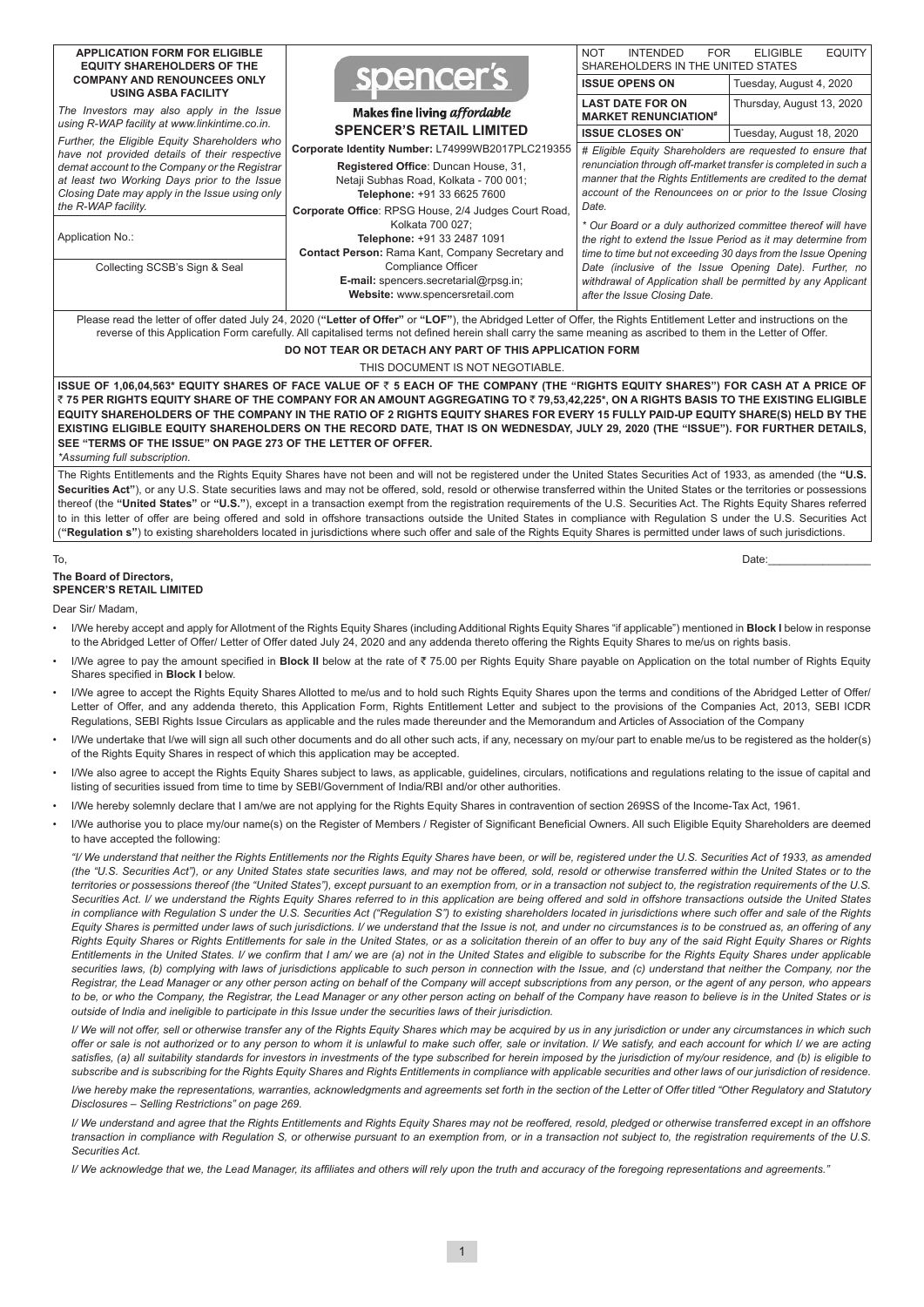# **1. NAME AND CONTACT DETAILS OF APPLICANT**

|    | <b>Name of Sole/First Applicant</b>                                                                                                                                                                                                                                                                                                                                                                                                                                                                                                                                         |  |  |  |  |                                                                                               |              |  |              |  |  |  |                       |                            |  |  |
|----|-----------------------------------------------------------------------------------------------------------------------------------------------------------------------------------------------------------------------------------------------------------------------------------------------------------------------------------------------------------------------------------------------------------------------------------------------------------------------------------------------------------------------------------------------------------------------------|--|--|--|--|-----------------------------------------------------------------------------------------------|--------------|--|--------------|--|--|--|-----------------------|----------------------------|--|--|
|    | <b>Name of Second Applicant</b>                                                                                                                                                                                                                                                                                                                                                                                                                                                                                                                                             |  |  |  |  |                                                                                               |              |  |              |  |  |  |                       |                            |  |  |
|    | <b>Name of Third Applicant</b>                                                                                                                                                                                                                                                                                                                                                                                                                                                                                                                                              |  |  |  |  |                                                                                               |              |  |              |  |  |  |                       |                            |  |  |
|    | <b>Indian Address</b>                                                                                                                                                                                                                                                                                                                                                                                                                                                                                                                                                       |  |  |  |  |                                                                                               |              |  |              |  |  |  |                       |                            |  |  |
|    |                                                                                                                                                                                                                                                                                                                                                                                                                                                                                                                                                                             |  |  |  |  |                                                                                               |              |  |              |  |  |  |                       |                            |  |  |
|    | Email                                                                                                                                                                                                                                                                                                                                                                                                                                                                                                                                                                       |  |  |  |  |                                                                                               |              |  |              |  |  |  |                       |                            |  |  |
|    | Telephone / Mobile No.                                                                                                                                                                                                                                                                                                                                                                                                                                                                                                                                                      |  |  |  |  |                                                                                               |              |  |              |  |  |  |                       |                            |  |  |
| 2. | PERMANENT ACCOUNT NUMBER (PAN)                                                                                                                                                                                                                                                                                                                                                                                                                                                                                                                                              |  |  |  |  |                                                                                               |              |  |              |  |  |  |                       |                            |  |  |
|    | <b>Sole/First Applicant</b>                                                                                                                                                                                                                                                                                                                                                                                                                                                                                                                                                 |  |  |  |  |                                                                                               |              |  |              |  |  |  |                       |                            |  |  |
|    | <b>Second Applicant</b>                                                                                                                                                                                                                                                                                                                                                                                                                                                                                                                                                     |  |  |  |  |                                                                                               |              |  |              |  |  |  |                       |                            |  |  |
|    | <b>Third Applicant</b>                                                                                                                                                                                                                                                                                                                                                                                                                                                                                                                                                      |  |  |  |  |                                                                                               |              |  |              |  |  |  |                       |                            |  |  |
| 3. | <b>TYPE OF APPLICANTS (Please tick <math>\checkmark</math>):</b> $\Box$ Resident                                                                                                                                                                                                                                                                                                                                                                                                                                                                                            |  |  |  |  | Non-Resident                                                                                  |              |  |              |  |  |  |                       |                            |  |  |
|    | Note: Non-resident Applicants applying on non-repatriation basis should select "Resident".                                                                                                                                                                                                                                                                                                                                                                                                                                                                                  |  |  |  |  |                                                                                               |              |  |              |  |  |  |                       |                            |  |  |
| 4. | <b>DEPOSITORY ACCOUNT DETAILS</b> : please provide your DP ID and Client ID (Please tick $\checkmark$ for NSDL or CDSL): $-\Box$ NSDL $\Box$ CDSL                                                                                                                                                                                                                                                                                                                                                                                                                           |  |  |  |  |                                                                                               |              |  |              |  |  |  |                       |                            |  |  |
|    | For NSDL enter 8 digit DP ID followed by 8 digit Client ID / For CDSL enter 16 digit Client ID                                                                                                                                                                                                                                                                                                                                                                                                                                                                              |  |  |  |  |                                                                                               |              |  |              |  |  |  |                       |                            |  |  |
|    | Note: Allotment of Rights Equity Shares shall be made in dematerialized form only.                                                                                                                                                                                                                                                                                                                                                                                                                                                                                          |  |  |  |  |                                                                                               |              |  |              |  |  |  |                       |                            |  |  |
| 5. | <b>APPLICATION DETAILS</b>                                                                                                                                                                                                                                                                                                                                                                                                                                                                                                                                                  |  |  |  |  |                                                                                               |              |  |              |  |  |  |                       |                            |  |  |
|    | Rights Equity Shares (Including additional Rights Equity Shares) applied for [Block I]                                                                                                                                                                                                                                                                                                                                                                                                                                                                                      |  |  |  |  |                                                                                               |              |  |              |  |  |  |                       |                            |  |  |
|    |                                                                                                                                                                                                                                                                                                                                                                                                                                                                                                                                                                             |  |  |  |  |                                                                                               |              |  |              |  |  |  |                       |                            |  |  |
|    |                                                                                                                                                                                                                                                                                                                                                                                                                                                                                                                                                                             |  |  |  |  | Total amount payable on application @ ₹ 75/- per Equity Share [Block II] = [Block I] x ₹ 75/- |              |  |              |  |  |  |                       |                            |  |  |
|    | (₹ in Figures)                                                                                                                                                                                                                                                                                                                                                                                                                                                                                                                                                              |  |  |  |  |                                                                                               |              |  | (₹ in Words) |  |  |  |                       |                            |  |  |
|    |                                                                                                                                                                                                                                                                                                                                                                                                                                                                                                                                                                             |  |  |  |  |                                                                                               |              |  |              |  |  |  |                       |                            |  |  |
| 6. | PAYMENT DETAILS [IN CAPITAL LETTERS]                                                                                                                                                                                                                                                                                                                                                                                                                                                                                                                                        |  |  |  |  |                                                                                               |              |  |              |  |  |  |                       |                            |  |  |
|    | Amount Blocked (₹ in figures) :                                                                                                                                                                                                                                                                                                                                                                                                                                                                                                                                             |  |  |  |  |                                                                                               | (₹ in Words) |  |              |  |  |  |                       |                            |  |  |
|    | <b>ASBA BANK A/c No.</b>                                                                                                                                                                                                                                                                                                                                                                                                                                                                                                                                                    |  |  |  |  |                                                                                               |              |  |              |  |  |  |                       |                            |  |  |
|    |                                                                                                                                                                                                                                                                                                                                                                                                                                                                                                                                                                             |  |  |  |  |                                                                                               |              |  |              |  |  |  |                       |                            |  |  |
|    |                                                                                                                                                                                                                                                                                                                                                                                                                                                                                                                                                                             |  |  |  |  |                                                                                               |              |  |              |  |  |  |                       |                            |  |  |
|    |                                                                                                                                                                                                                                                                                                                                                                                                                                                                                                                                                                             |  |  |  |  |                                                                                               |              |  |              |  |  |  |                       |                            |  |  |
|    | I/We authorise the SCSB to block the amount specified above as part of the ASBA process. I/We confirm that I/we are making the payment towards my/our Application<br>through my/ our bank account only and not using any third party bank account for making such payment. Further, I/we confirm that the ASBA Account is held in my/our                                                                                                                                                                                                                                    |  |  |  |  |                                                                                               |              |  |              |  |  |  |                       |                            |  |  |
|    | own name.                                                                                                                                                                                                                                                                                                                                                                                                                                                                                                                                                                   |  |  |  |  |                                                                                               |              |  |              |  |  |  |                       |                            |  |  |
|    | SIGNATURE OF ASBA BANK ACCOUNT HOLDER                                                                                                                                                                                                                                                                                                                                                                                                                                                                                                                                       |  |  |  |  |                                                                                               |              |  |              |  |  |  |                       |                            |  |  |
|    |                                                                                                                                                                                                                                                                                                                                                                                                                                                                                                                                                                             |  |  |  |  |                                                                                               |              |  |              |  |  |  |                       |                            |  |  |
|    | Sole/First Account Holder<br>Note: Signature(s) as per the specimen recorded with the SCSB. In case of joint shareholders, all the joint shareholders must sign in the same sequence as per<br>specimen recorded with the SCSB.                                                                                                                                                                                                                                                                                                                                             |  |  |  |  | Second Joint Account Holder                                                                   |              |  |              |  |  |  |                       | Third Joint Account Holder |  |  |
| 7. | <b>SIGNATURE OF APPLICANT(S)</b>                                                                                                                                                                                                                                                                                                                                                                                                                                                                                                                                            |  |  |  |  |                                                                                               |              |  |              |  |  |  |                       |                            |  |  |
|    | I/We hereby confirm that I/We have read, understood and accept the terms and conditions of this Application Form, Rights Entitlement Letter, Abridged Letter of Offer/<br>Letter of Offer dated July 24, 2020 and any addenda thereto. I/We hereby confirm that I/We have read the Instructions for filling up this Application Form given overleaf.<br>I/We understand that in case of Allotment of Rights Equity Shares to me/ us, my/our Beneficiary Account as mentioned in this Application Form would get credited to<br>the extent of allotted Rights Equity Shares. |  |  |  |  |                                                                                               |              |  |              |  |  |  |                       |                            |  |  |
|    |                                                                                                                                                                                                                                                                                                                                                                                                                                                                                                                                                                             |  |  |  |  |                                                                                               |              |  |              |  |  |  |                       |                            |  |  |
|    | Sole/First Applicant<br>Note: Signature(s) as per the specimen recorded with the Depository. In case of joint shareholders, all the joint shareholders must sign in the same sequence as per<br>specimen recorded with the Depository.                                                                                                                                                                                                                                                                                                                                      |  |  |  |  | Second Joint Applicant                                                                        |              |  |              |  |  |  | Third Joint Applicant |                            |  |  |
|    |                                                                                                                                                                                                                                                                                                                                                                                                                                                                                                                                                                             |  |  |  |  |                                                                                               |              |  |              |  |  |  |                       |                            |  |  |

|                               |  |  |  |                         |           | ACKNOWLEDGEMENT SLIP FOR APPLICANT |  |  |  |  |  | APPLICATION FORM NO.          |
|-------------------------------|--|--|--|-------------------------|-----------|------------------------------------|--|--|--|--|--|-------------------------------|
| Received from                 |  |  |  |                         |           |                                    |  |  |  |  |  |                               |
| <b>PAN</b>                    |  |  |  |                         |           |                                    |  |  |  |  |  |                               |
| DP ID and Client ID           |  |  |  |                         |           |                                    |  |  |  |  |  | Collecting SCSB's Sign & Seal |
| Amount blocked (₹ in figures) |  |  |  | Bank &<br><b>Branch</b> |           |                                    |  |  |  |  |  |                               |
| ASBA Account No.              |  |  |  |                         |           |                                    |  |  |  |  |  | Date                          |
| Tel. / Mobile No.             |  |  |  |                         | Email Id: |                                    |  |  |  |  |  |                               |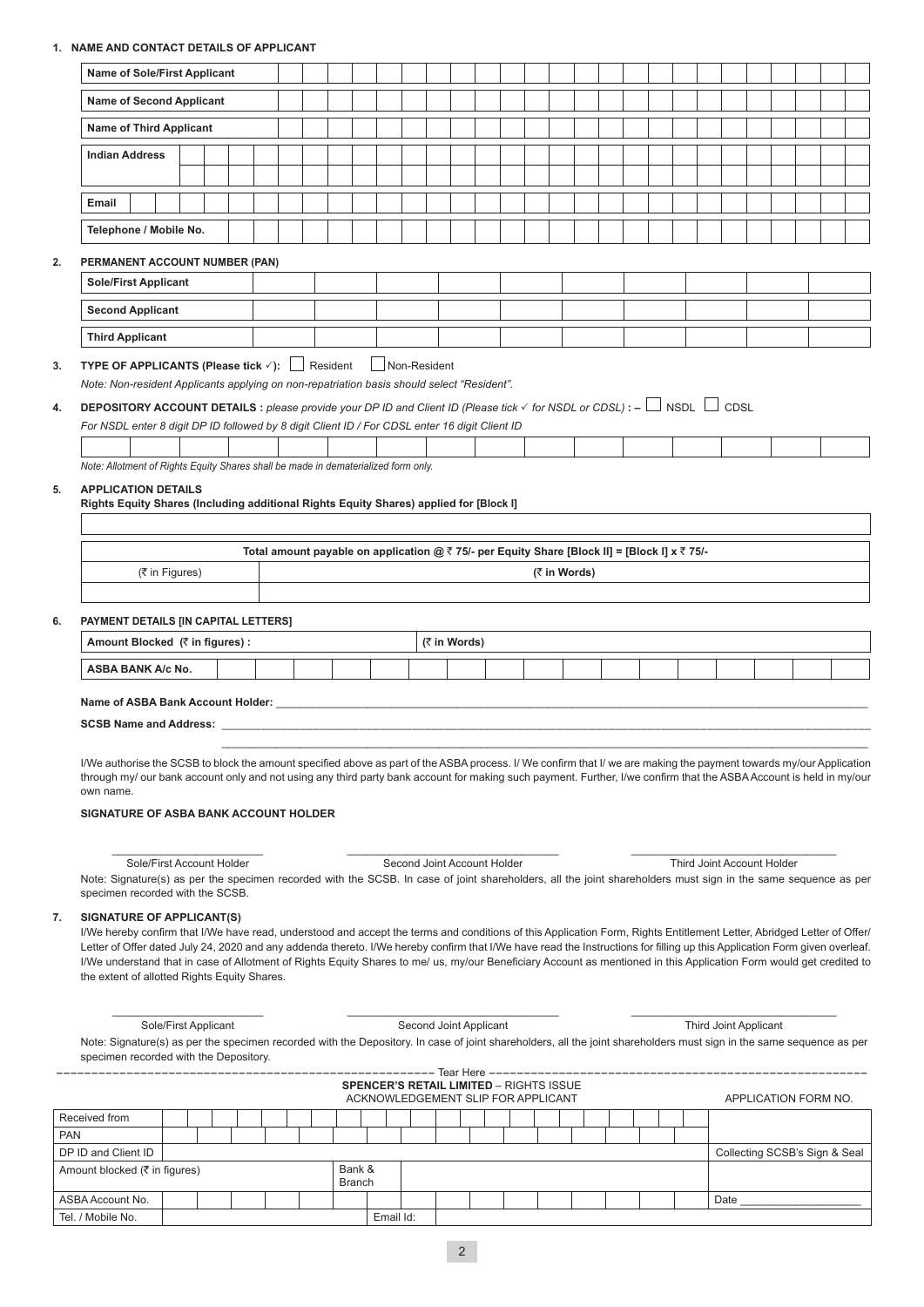- **GENERAL INSTRUCTION**
- (a) Please read the instructions printed on the Application Form carefully.
- (b) The Application Form can be used by the Eligible Equity Shareholders as well as the Renouncees.
- (c) Please read the Letter of Offer, and any addenda thereto carefully to understand the Application process and applicable settlement process. All references in this Application Form to the "Abridged Letter of Offer" are to the Abridged Letter of Offer read together with the Letter of Offer and any addenda thereto. For accessing the Letter of Offer, the Abridged Letter of Offer, and any addenda thereto and the Application Form, please refer to the links provided below on page 4 of this Application Form.
- (d) In accordance with Regulation 76 of the SEBI ICDR Regulations, SEBI Rights Issue Circulars and ASBA Circulars, all Investors desiring to make an Application in this Issue are mandatorily required to use either the ASBA process or the optional mechanism instituted only for resident Investors in this Issue, i.e., R-WAP (in the event the Investors are not able to utilize the ASBA facility for making an Application despite their best efforts). Investors should carefully read the provisions applicable to such Applications before making their Application through ASBA or using the R-WAP. For details, see *"Making of an Application through the ASBA process"* and *"Making of an Application through the Registrar's Web-based Application Platform ("R-WAP") process"* in on pages 276 and 277, respectively, of the Letter of Offer.
- **(e) Applications should be (i) submitted to the Designated Branch of the SCSB or made online/electronic through the website of the SCSBs (if made available**  by such SCSB) for authorising such SCSB to block Application Money payable on the Application in their respective ASBA Accounts, or (ii) filled on the **R-WAP. Please note that on the Issue Closing Date, (i) Applications through ASBA process will be uploaded until 5.00 p.m. (Indian Standard Time) or such extended time as permitted by the Stock Exchanges, and (ii) the R-WAP facility will be available until 5.00 p.m. (Indian Standard Time) or such extended time as permitted by the Stock Exchanges.**
- (f) The Eligible Equity Shareholders holding Equity Shares in physical form as on Record Date, are requested to provide relevant details (such as copies of self-attested PAN and client master sheet of demat account etc. (where such Eligible Equity Shareholders separately hold a demat account), details/ records confirming the legal and beneficial ownership of their respective Equity Shares) to the Company or the Registrar not later than two Working Days prior to the Issue Closing Date, i.e., by August 14, 2020 to enable the credit of their Rights Entitlements by way of transfer from the demat suspense escrow account to their demat account at least one day before the Issue Closing Date, to enable such Eligible Equity Shareholders to make an Application in this Issue, and this communication shall serve as an intimation to such Eligible Equity Shareholders in this regard. In accordance with SEBI circular SEBI/HO/CFD/DIL2/CIR/P/2020/78 dated May 6, 2020 and SEBI Circular SEBI/HO/CFD/ DIL1/CIR/P/2020/136 dated July 24, 2020, the Eligible Equity Shareholders, who hold Equity Shares in physical form as on Record Date and who have not furnished the details of their demat account to the Registrar or our Company at least two Working Days prior to the Issue Closing Date, will not be able to renounce their Rights Entitlements. Equity Shareholders holding shares in physical form can update the details of their respective demat accounts on the website of the Registrar (i.e., www. linkintime.co.in)**.** In accordance with the SEBI Rights Issue Circulars, (a) the Eligible Equity Shareholders, who hold Equity Shares in physical form as on Record Date; or (b) the Eligible Equity Shareholders, who hold Equity Shares in physical form as on Record Date and who have not furnished the details of their demat account to the Registrar or our Company at least two Working Days prior to the Issue Closing Date, desirous of subscribing to Rights Equity Shares **may also apply** in this Issue during the Issue Period subject to certain conditions. Such Eligible Equity Shareholders must check the procedure for Application by and credit of Rights Equity Shares to such Eligible Equity Shareholders in *"Making of an Application by Eligible Equity Shareholders holding Equity Shares in physical form"* and *"Credit and Transfer of Rights Equity Shares in case of Shareholders holding Equity Shares in Physical Form"* on pages 281 and 297, respectively, of the Letter of Offer.
- (g) The Application should be completed in all respects. Any Application Form found incomplete with regard to any of the particulars required to be given therein, and/or which are not completed in conformity with the terms of the Letter of Offer, and any addenda thereto and Abridged Letter of Offer the Rights Entitlement Letter and the Application Form are liable to be rejected. **The Application Form must be filled in English.**
- (h) An Investor, wishing to participate in this Issue through the ASBA facility, are required to have an ASBA enabled bank account with an SCSB, prior to making the Application and required to provide necessary details, including details of the ASBA Account, authorizing the SCSB to block an amount equal to the Application Money in the ASBA Account mentioned in the Application Form. In case of Application through R-WAP, the Investors should enable the internet banking or UPI facility of their respective bank accounts. Please note that only those Investors who have a demat account can apply through ASBA facility.
- (i) In case of non-receipt of Application Form, Investors can also make Application on plain paper under ASBA process mentioning all necessary details as mentioned under the heading "*Making of an Application by Eligible Equity Shareholders on Plain Paper under ASBA process*" on page 279 of the Letter of Offer and any addenda thereto.
- (j) The plain paper Application should be submitted at a Designated Branch of the SCSB for authorising such SCSB to block Application Money in the said bank account maintained with the same SCSB and not to the Bankers to the Issue or Escrow Collection Banks (assuming that such Escrow Collection Bank is not a SCSB), to our Company, the Registrar or the Lead Manager.
- (k) All Applicants, and in the case of Application in joint names, each of the joint Applicants, should mention his/her PAN allotted under the Income Tax Act,<br>1961, irrespective of the amount of the Application. Except for officials appointed by the courts, Application Forms without PAN will be considered incomplete and are liable to be rejected. With effect from August 16, 2010, the demat accounts for Investors for which PAN details have not been verified shall be "suspended for credit" and no allotment and credit of Rights Equity Shares pursuant to the Issue shall be made into the accounts of such Investors.
- In case of Application through ASBA facility, all payments will be made only by blocking the amount in the ASBA Account. Furthermore, in case of Applications submitted using the R-WAP facility, payments shall be made using internet banking facility or UPI facility. **Cash payment or payment by cheque or demand draft or pay order or NEFT or RTGS or through any other mode is not acceptable for Application.** In case payment is effected in contravention of this, the Application may be deemed invalid and the Application Money will be refunded and no interest will be paid thereon.
- (m) For physical Applications through ASBA at Designated Branches of SCSB, signatures should be either in English or Hindi or in any other language specified in the Eighth Schedule to the Constitution of India. Signatures other than in English or Hindi and thumb impression must be attested by a Notary Public or a Special Executive Magistrate under his/her official seal. The Investors must sign the Application as per the specimen signature recorded the SCSB.
- (n) In case of joint holders and physical Applications through ASBA process, all joint holders must sign the relevant part of the Application Form in the same order and as per the specimen signature(s) the SCSB. In case of joint Applicants, reference, if any, will be made in the first Applicant's name and all communication will be addressed to the first Applicant.
- (o) All communication in connection with Applications for the Rights Equity Shares, including any change in address of the Investors should be addressed to the Registrar prior to the date of Allotment in the Issue quoting the name of the first/sole Applicant and folio numbers/ DP Id and Client Id. In case of any change in address of the Eligible Equity Shareholders, the Eligible Equity Shareholders should also send the intimation for such change to the respective depository participant or to our Company or the Registrar in case of Eligible Equity Shareholders holding Equity Shares in physical form.
- (p) Only Eligible Equity Shareholders who are eligible to subscribe for Rights Entitlement and Rights Equity Shares in their respective jurisdictions under applicable securities laws are eligible to participate.
- (q) Only the Investors holding Equity Shares in demat form or the Physical Shareholders who furnish the details of their demat accounts to the Registrar not later than two Working Days prior to the Issue Closing Date, are eligible to participate through the ASBA process.
- (r) Please note that ASBA Applications may be submitted at all designated branches of the SCSBs available on the SEBI website at http://www.sebi.gov.in/sebiweb/other/ OtherAction.do?doRecognised=yes, updated from time to time, or at such other website as may be prescribed by SEBI from time to time.
- (s) Investors are required to ensure that the number of Rights Equity Shares applied for by them do not exceed the investment limits or maximum number of Equity Shares that can be held by them prescribed under applicable law.
- **(t) The Investors shall submit only one Application Form for the Rights Entitlements available in a particular demat account.** In case of Investors who have provided details of demat account in accordance with the SEBI ICDR Regulations such the Investors will have to apply for the Rights Equity Shares from the same demat account in which they are holding the Rights Entitlements and in case of multiple demat accounts; the Investors are required to submit the Application Form separately from each demat account.
- **(u) Please note that Applications without depository account details shall be treated as incomplete and shall be rejected, except in case of Eligible Equity Shareholders who hold Equity Shares in physical form and are applying in this Issue in accordance with the SEBI Rights Issue Circulars through R-WAP.**
- v) The Company, in consultation with the Lead Manager, reserves the right to treat as invalid any Application Form which: (i) appears to the Company or its agents to<br>have been executed in, electronically transmitted from o is not permitted under laws of such jurisdictions; (ii) does not include the relevant certifications set out in the Application Form, including to the effect that the person submitting and/or renouncing the Application Form is not in the United States and eligible to subscribe for the Rights Equity Shares under applicable securities laws and is complying with laws of jurisdictions applicable to such person in connection with this Issue; or (iii) where either a registered Indian address is not provided or where the Company believes acceptance of such Application Form may infringe applicable legal or regulatory requirements; and the Company shall not be bound to issue or allot any Rights Equity Shares in respect of any such Application Form.